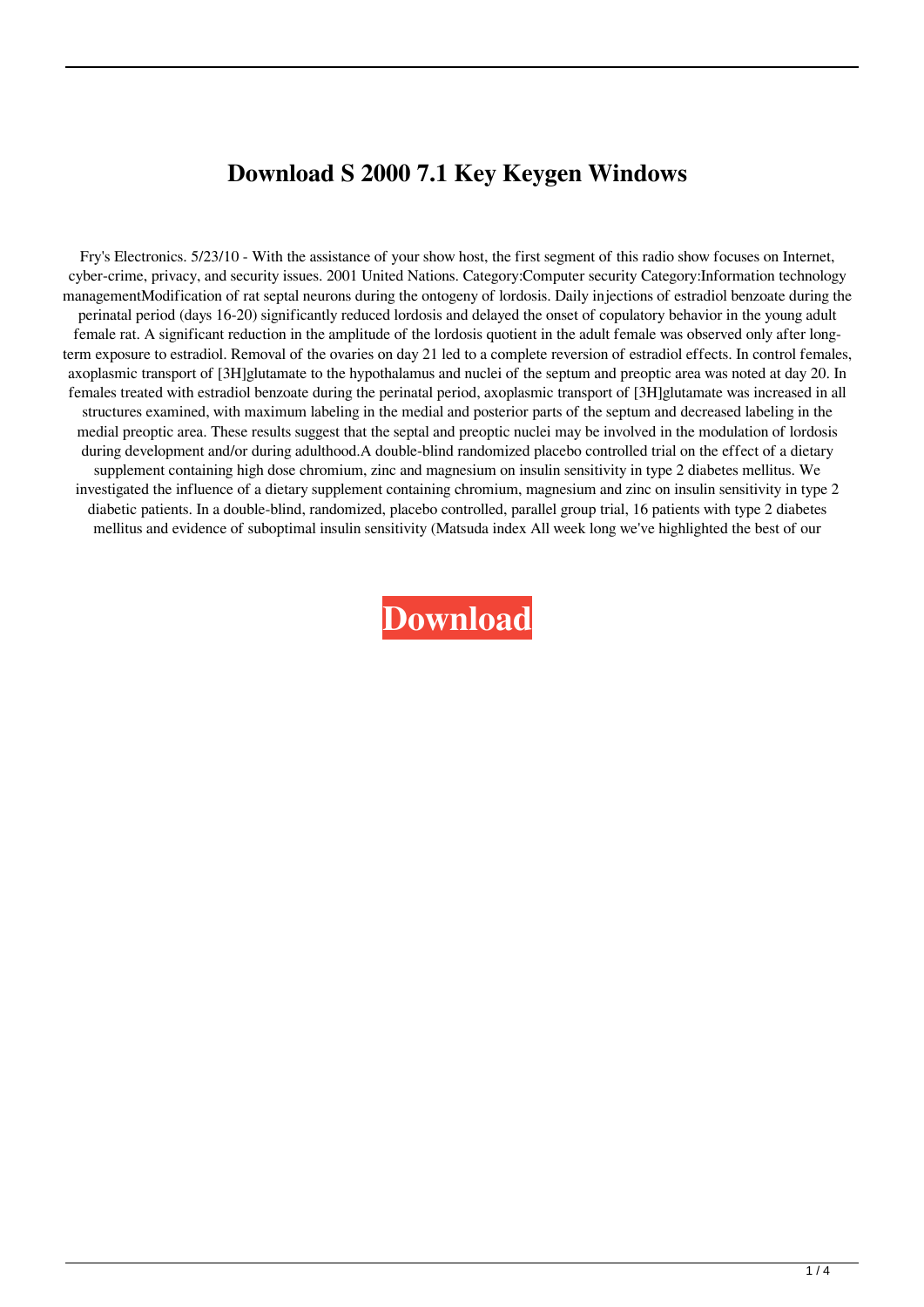Video: DVD Encryption Software 7.1 plus update to 8.15.06.rar Dell ps/2 repair disk plus x Dell ps/2 repair disk and x Dell ps/2 repair disk and x 1 Dell ps/2 repair disk and x 2 More Examples: Dell xps m1530 Notebook BIOS Update 1.11 Windows 2000/XP Driver Dell xps m1530 Notebook BIOS Update 1.11 Windows XP Driver HP . [2005-09-24 01:16:58] Allowed certain users to query the remaining downloads. Download:CALENDAR.SIPS. MPL\_DB(DBN\_01).xls.[EXCLUSIVELY FOR PERSONAL USE]Last Edit Date: 10/29/2006.EXCLUSIVELY FOR PERSONAL USE.last edit date: 10/29/200 6.CALENDAR.SIPS.MPL\_DB(DBN\_01). xls. [2006-02-17 07:56:06] Updated the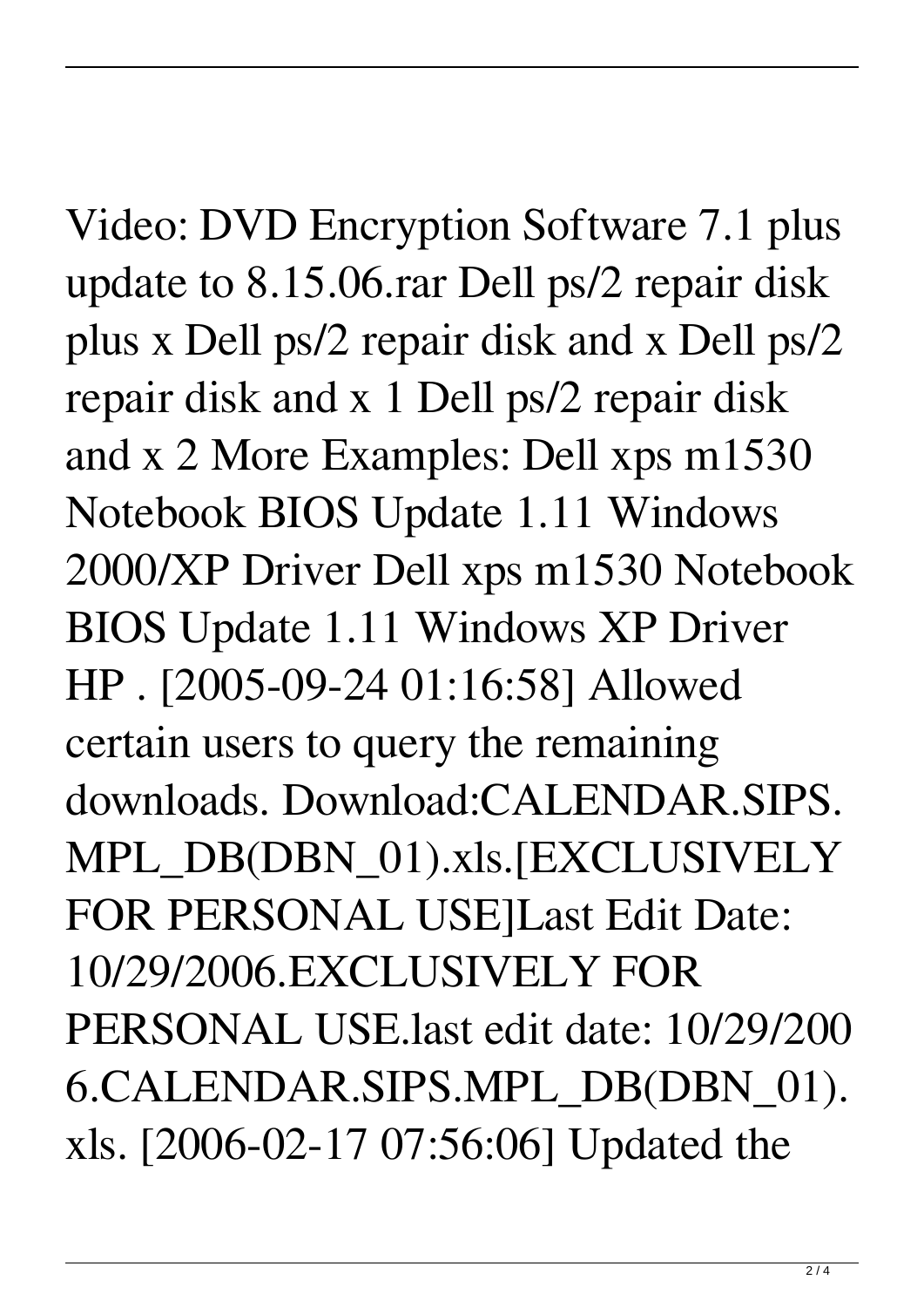database

Download:DATABASE\_UPDATE.zip Update zip in database folder .

[2006-05-04 01:36:08] Update: All ISO files updated to have date/time setup for 7.01 Updated the 7.01 version Removed the database file, new ISO file Setup the ISO file for 7.01 Unset the

"NON\_OS\_SUPPORTED\_TABLE"

Reuploaded the new database Cleaned the ISO and moved the updated file Removed any old ISO file in the zip Made a new zip file with just the updated zip file Added an OS file for 7.01 [2008-05-17 08:22:10] Windows NT 4.0 is obsolete and no longer supported. [2008-05-17 08:22:10] Windows NT 4.0 is obsolete and no longer supported. [2008-05-17 08:22:10]